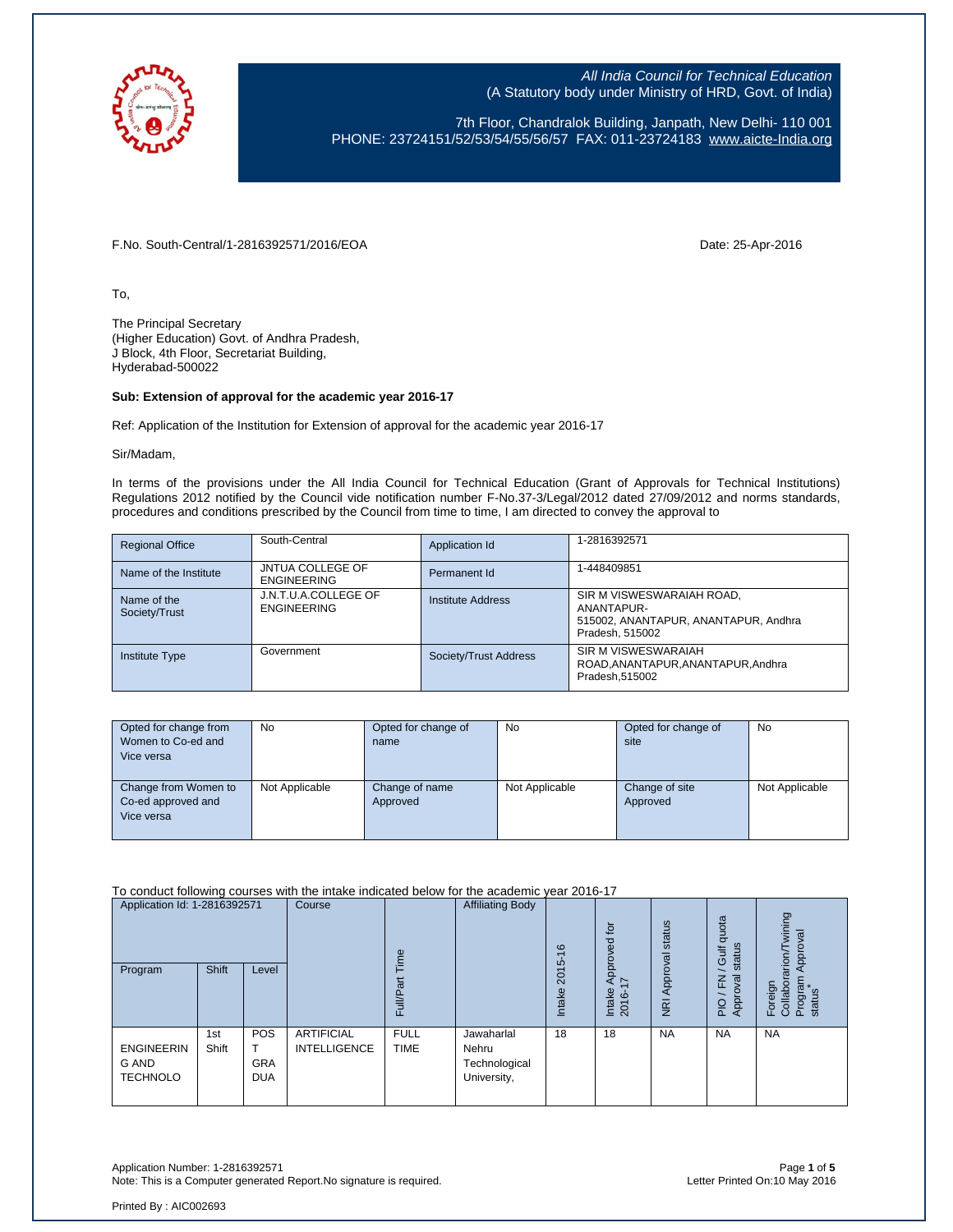

7th Floor, Chandralok Building, Janpath, New Delhi- 110 001 PHONE: 23724151/52/53/54/55/56/57 FAX: 011-23724183 [www.aicte-India.org](http://www.aicte-india.org/)

| GY                                                         |              | TE                                                |                                                                                        |                            | Anantapur                                                        |    |                 |           |           |           |
|------------------------------------------------------------|--------------|---------------------------------------------------|----------------------------------------------------------------------------------------|----------------------------|------------------------------------------------------------------|----|-----------------|-----------|-----------|-----------|
|                                                            |              |                                                   |                                                                                        |                            |                                                                  |    |                 |           |           |           |
| <b>ENGINEERIN</b><br><b>G AND</b><br><b>TECHNOLO</b><br>GY | 1st<br>Shift | POS<br>T<br>GRA<br><b>DUA</b><br><b>TE</b>        | <b>CHEMICAL</b><br><b>ENGINEERING</b>                                                  | <b>FULL</b><br><b>TIME</b> | Jawaharlal<br>Nehru<br>Technological<br>University,<br>Anantapur | 25 | 25              | <b>NA</b> | <b>NA</b> | <b>NA</b> |
| <b>ENGINEERIN</b><br><b>G AND</b><br><b>TECHNOLO</b><br>GY | 1st<br>Shift | POS<br>Т<br>GRA<br><b>DUA</b><br><b>TE</b>        | <b>COMPUTER</b><br><b>AIDED</b><br><b>STRUCTURAL</b><br><b>ENGINEERING</b>             | <b>FULL</b><br><b>TIME</b> | Jawaharlal<br>Nehru<br>Technological<br>University,<br>Anantapur | 25 | 25              | <b>NA</b> | <b>NA</b> | <b>NA</b> |
| <b>ENGINEERIN</b><br><b>G AND</b><br><b>TECHNOLO</b><br>GY | 1st<br>Shift | POS<br>Т<br><b>GRA</b><br><b>DUA</b><br><b>TE</b> | <b>COMPUTER</b><br><b>SCIENCE</b>                                                      | <b>FULL</b><br><b>TIME</b> | Jawaharlal<br>Nehru<br>Technological<br>University,<br>Anantapur | 25 | 25              | <b>NA</b> | <b>NA</b> | <b>NA</b> |
| <b>ENGINEERIN</b><br><b>G AND</b><br><b>TECHNOLO</b><br>GY | 1st<br>Shift | POS<br>T<br>GRA<br><b>DUA</b><br><b>TE</b>        | <b>CONTROL</b><br><b>SYSTEMS</b>                                                       | <b>FULL</b><br><b>TIME</b> | Jawaharlal<br>Nehru<br>Technological<br>University,<br>Anantapur | 25 | 25              | <b>NA</b> | <b>NA</b> | <b>NA</b> |
| <b>ENGINEERIN</b><br><b>G AND</b><br><b>TECHNOLO</b><br>GY | 1st<br>Shift | POS<br>T<br><b>GRA</b><br><b>DUA</b><br><b>TE</b> | <b>DIGITAL</b><br><b>ELECTRONICS</b><br><b>AND</b><br><b>COMMUNICATI</b><br>ON SYSTEMS | <b>FULL</b><br><b>TIME</b> | Jawaharlal<br>Nehru<br>Technological<br>University,<br>Anantapur | 25 | 25              | <b>NA</b> | <b>NA</b> | <b>NA</b> |
| <b>ENGINEERIN</b><br><b>G AND</b><br><b>TECHNOLO</b><br>GY | 1st<br>Shift | POS<br>т<br>GRA<br><b>DUA</b><br><b>TE</b>        | <b>DIGITAL</b><br><b>SYSTEMS AND</b><br><b>COMPUTER</b><br><b>ELECTRONICS</b>          | <b>FULL</b><br><b>TIME</b> | Jawaharlal<br>Nehru<br>Technological<br>University,<br>Anantapur | 25 | 25              | <b>NA</b> | <b>NA</b> | <b>NA</b> |
| <b>ENGINEERIN</b><br><b>G AND</b><br><b>TECHNOLO</b><br>GY | 1st<br>Shift | POS<br>Т<br><b>GRA</b><br><b>DUA</b><br><b>TE</b> | <b>ELECTRICAL</b><br><b>POWER</b><br><b>SYSTEMS</b>                                    | <b>FULL</b><br><b>TIME</b> | Jawaharlal<br>Nehru<br>Technological<br>University,<br>Anantapur | 25 | 25              | <b>NA</b> | <b>NA</b> | <b>NA</b> |
| <b>ENGINEERIN</b><br>G AND<br><b>TECHNOLO</b><br>GY        | 1st<br>Shift | POS<br>т<br>GRA<br><b>DUA</b><br>TE               | <b>ENERGY</b><br><b>SYSTEMS</b>                                                        | <b>FULL</b><br><b>TIME</b> | Jawaharlal<br>Nehru<br>Technological<br>University,<br>Anantapur | 25 | $\overline{25}$ | <b>NA</b> | <b>NA</b> | <b>NA</b> |
| <b>ENGINEERIN</b><br>G AND<br><b>TECHNOLO</b><br>GY        | 1st<br>Shift | POS<br>Τ<br>GRA<br><b>DUA</b><br><b>TE</b>        | <b>INTERNAL</b><br><b>COMBUSTION</b><br><b>AND</b><br><b>AUTOMOBILES</b>               | <b>FULL</b><br><b>TIME</b> | Jawaharlal<br>Nehru<br>Technological<br>University,<br>Anantapur | 25 | $\overline{25}$ | <b>NA</b> | <b>NA</b> | <b>NA</b> |
|                                                            | 1st          | POS                                               | POWER AND                                                                              | <b>FULL</b>                | Jawaharlal                                                       | 25 | $\overline{25}$ | <b>NA</b> | <b>NA</b> | <b>NA</b> |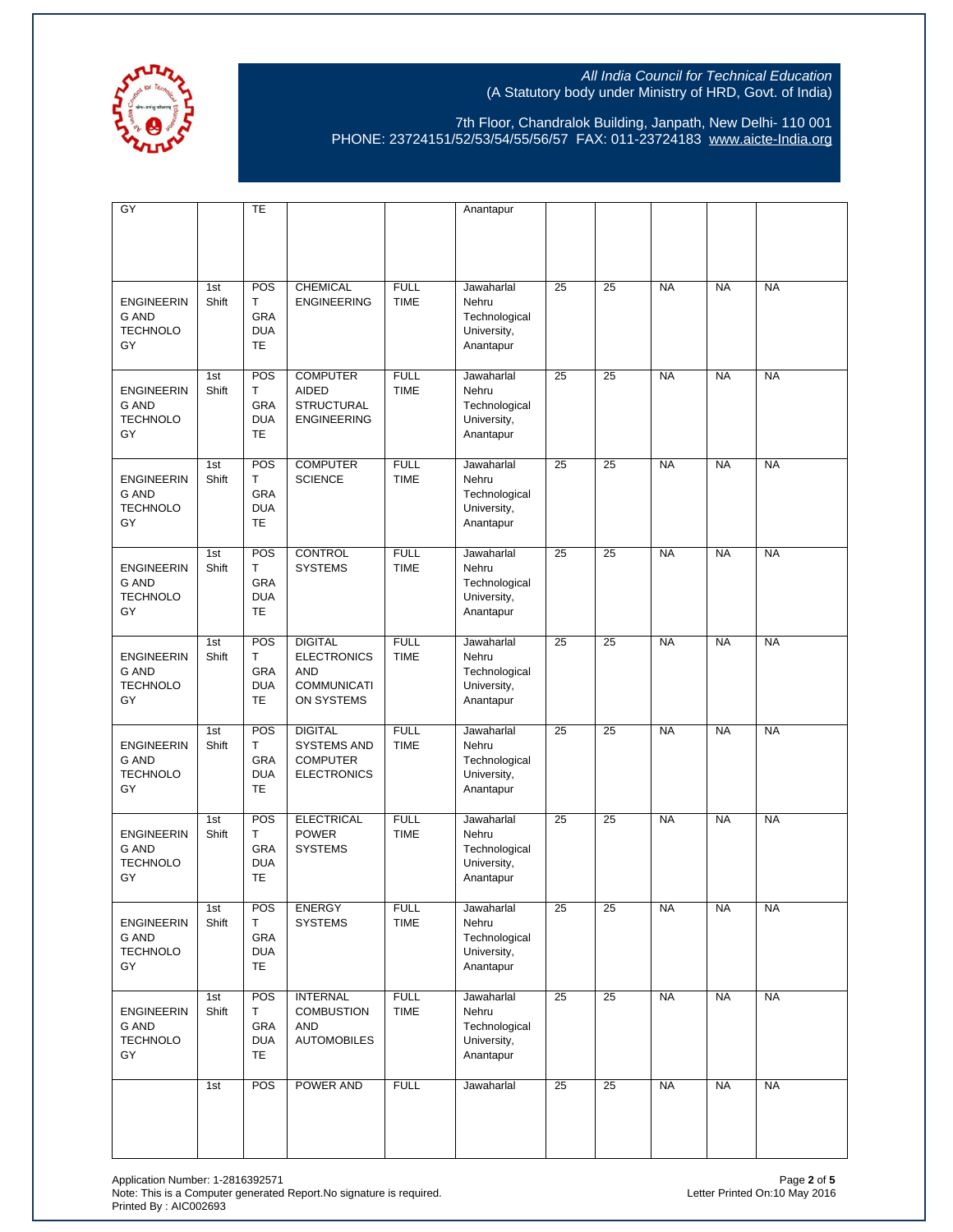

7th Floor, Chandralok Building, Janpath, New Delhi- 110 001 PHONE: 23724151/52/53/54/55/56/57 FAX: 011-23724183 [www.aicte-India.org](http://www.aicte-india.org/)

| <b>ENGINEERIN</b><br><b>G AND</b><br><b>TECHNOLO</b><br>GY | Shift        | T<br>GRA<br><b>DUA</b><br>TE                       | <b>INDUSTRIAL</b><br><b>DRIVES</b>                                          | <b>TIME</b>                | Nehru<br>Technological<br>University,<br>Anantapur               |    |    |           |           |           |
|------------------------------------------------------------|--------------|----------------------------------------------------|-----------------------------------------------------------------------------|----------------------------|------------------------------------------------------------------|----|----|-----------|-----------|-----------|
| <b>ENGINEERIN</b><br><b>G AND</b><br><b>TECHNOLO</b><br>GY | 1st<br>Shift | POS<br>Т<br>GRA<br><b>DUA</b><br><b>TE</b>         | <b>PRODUCT</b><br><b>DESIGN</b>                                             | <b>FULL</b><br><b>TIME</b> | Jawaharlal<br>Nehru<br>Technological<br>University,<br>Anantapur | 25 | 25 | <b>NA</b> | <b>NA</b> | <b>NA</b> |
| <b>ENGINEERIN</b><br><b>G AND</b><br><b>TECHNOLO</b><br>GY | 1st<br>Shift | POS<br>т<br>GRA<br><b>DUA</b><br><b>TE</b>         | <b>REFRIGERATI</b><br>ON & AIR<br><b>CONDITIONING</b>                       | <b>FULL</b><br><b>TIME</b> | Jawaharlal<br>Nehru<br>Technological<br>University,<br>Anantapur | 25 | 25 | <b>NA</b> | <b>NA</b> | <b>NA</b> |
| <b>ENGINEERIN</b><br><b>G AND</b><br><b>TECHNOLO</b><br>GY | 1st<br>Shift | POS<br>Т<br>GRA<br><b>DUA</b><br>TE                | <b>RELIABILITY</b><br><b>ENGINEERING</b>                                    | <b>FULL</b><br><b>TIME</b> | Jawaharlal<br>Nehru<br>Technological<br>University,<br>Anantapur | 18 | 18 | <b>NA</b> | <b>NA</b> | <b>NA</b> |
| <b>ENGINEERIN</b><br><b>G AND</b><br><b>TECHNOLO</b><br>GY | 1st<br>Shift | POS<br>T<br>GRA<br><b>DUA</b><br><b>TE</b>         | SOFTWARE<br><b>ENGINEERING</b>                                              | <b>FULL</b><br><b>TIME</b> | Jawaharlal<br>Nehru<br>Technological<br>University,<br>Anantapur | 25 | 25 | <b>NA</b> | <b>NA</b> | <b>NA</b> |
| <b>ENGINEERIN</b><br><b>G AND</b><br><b>TECHNOLO</b><br>GY | 1st<br>Shift | POS<br>Т<br><b>GRA</b><br><b>DUA</b><br>TE         | <b>STRUCTURAL</b><br><b>ENGINEERING</b>                                     | <b>FULL</b><br><b>TIME</b> | Jawaharlal<br>Nehru<br>Technological<br>University,<br>Anantapur | 25 | 25 | <b>NA</b> | <b>NA</b> | <b>NA</b> |
| <b>ENGINEERIN</b><br><b>G AND</b><br><b>TECHNOLO</b><br>GY | 1st<br>Shift | <b>UND</b><br>ER<br>GRA<br><b>DUA</b><br><b>TE</b> | CHEMICAL<br><b>ENGINEERING</b>                                              | <b>FULL</b><br><b>TIME</b> | Jawaharlal<br>Nehru<br>Technological<br>University,<br>Anantapur | 60 | 60 | <b>NA</b> | <b>NA</b> | <b>NA</b> |
| <b>ENGINEERIN</b><br>G AND<br><b>TECHNOLO</b><br>GY        | 1st<br>Shift | <b>UND</b><br>ER<br>GRA<br><b>DUA</b><br><b>TE</b> | <b>CIVIL</b><br><b>ENGINEERING</b>                                          | <b>FULL</b><br><b>TIME</b> | Jawaharlal<br>Nehru<br>Technological<br>University,<br>Anantapur | 60 | 60 | <b>NA</b> | <b>NA</b> | <b>NA</b> |
| <b>ENGINEERIN</b><br>G AND<br><b>TECHNOLO</b><br>GY        | 1st<br>Shift | <b>UND</b><br>ER<br>GRA<br><b>DUA</b><br>TE        | <b>COMPUTER</b><br><b>SCIENCE AND</b><br><b>ENGINEERING</b>                 | <b>FULL</b><br><b>TIME</b> | Jawaharlal<br>Nehru<br>Technological<br>University,<br>Anantapur | 60 | 60 | <b>NA</b> | <b>NA</b> | <b>NA</b> |
| <b>ENGINEERIN</b><br>G AND<br><b>TECHNOLO</b><br>GY        | 1st<br>Shift | <b>UND</b><br>ER<br>GRA<br><b>DUA</b><br><b>TE</b> | <b>ELECTRICAL</b><br><b>AND</b><br><b>ELECTRONICS</b><br><b>ENGINEERING</b> | <b>FULL</b><br><b>TIME</b> | Jawaharlal<br>Nehru<br>Technological<br>University,<br>Anantapur | 60 | 60 | <b>NA</b> | <b>NA</b> | <b>NA</b> |
|                                                            | 1st          | <b>UND</b>                                         | <b>ELECTRONICS</b>                                                          | <b>FULL</b>                | Jawaharlal                                                       | 60 | 60 | <b>NA</b> | <b>NA</b> | <b>NA</b> |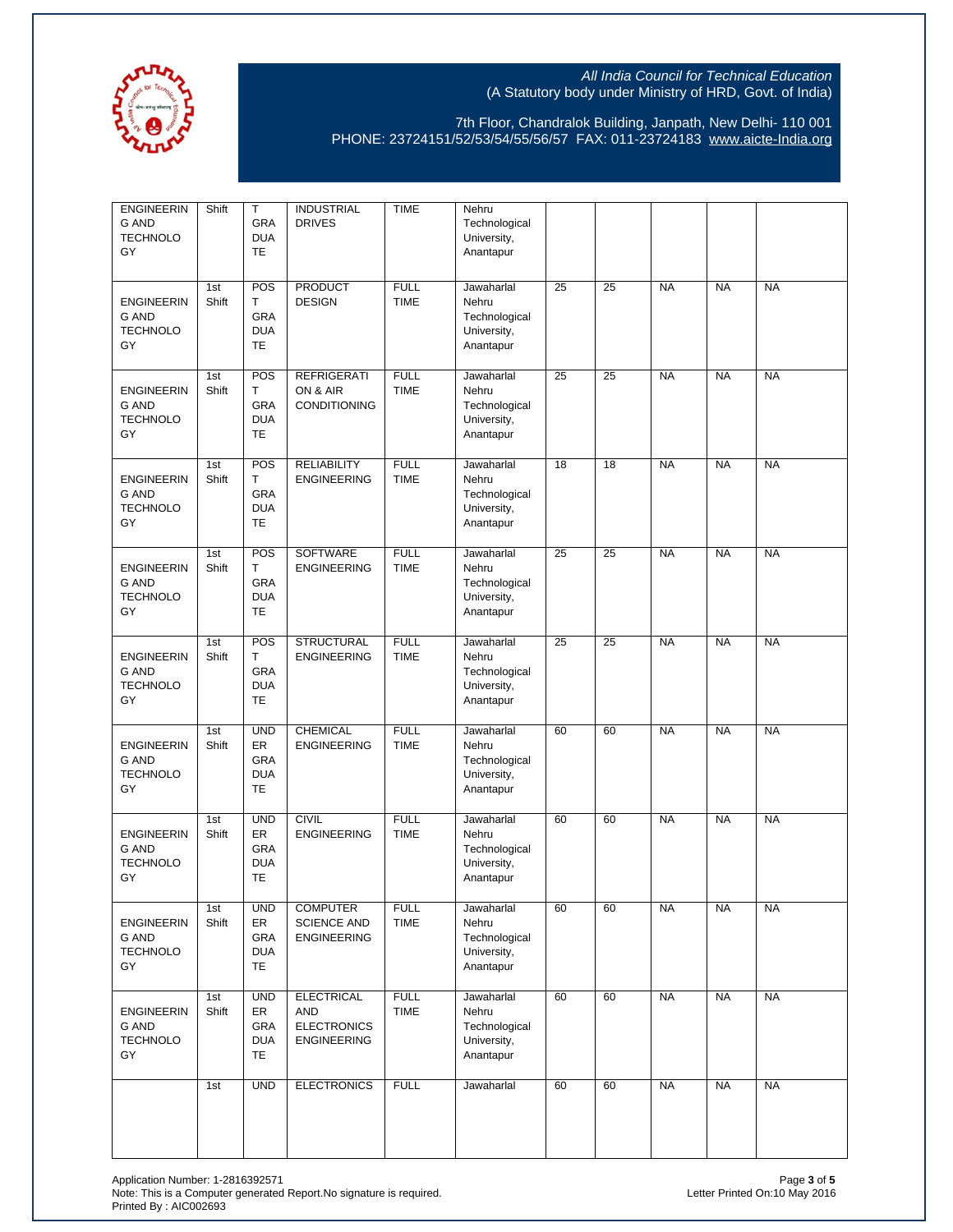

7th Floor, Chandralok Building, Janpath, New Delhi- 110 001 PHONE: 23724151/52/53/54/55/56/57 FAX: 011-23724183 [www.aicte-India.org](http://www.aicte-india.org/)

| <b>ENGINEERIN</b><br>G AND<br><b>TECHNOLO</b><br>GY | Shift                    | <b>ER</b><br><b>GRA</b><br><b>DUA</b><br><b>TE</b>               | <b>AND</b><br><b>COMMUNICATI</b><br><b>ONS</b><br><b>ENGINEERING</b> | <b>TIME</b>                | Nehru<br>Technological<br>University,<br>Anantapur               |    |    |           |           |           |
|-----------------------------------------------------|--------------------------|------------------------------------------------------------------|----------------------------------------------------------------------|----------------------------|------------------------------------------------------------------|----|----|-----------|-----------|-----------|
| <b>ENGINEERIN</b><br>G AND<br><b>TECHNOLO</b><br>GY | 1st<br>Shift             | <b>UND</b><br><b>ER</b><br><b>GRA</b><br><b>DUA</b><br><b>TE</b> | <b>MECHANICAL</b><br><b>ENGINEERING</b>                              | <b>FULL</b><br><b>TIME</b> | Jawaharlal<br>Nehru<br>Technological<br>University,<br>Anantapur | 60 | 60 | <b>NA</b> | <b>NA</b> | <b>NA</b> |
| <b>ENGINEERIN</b><br>G AND<br><b>TECHNOLO</b><br>GY | 2 <sub>nd</sub><br>Shift | POS<br>т<br><b>GRA</b><br><b>DUA</b><br><b>TE</b>                | <b>CONSTRUCTIO</b><br>N PLANNING<br><b>AND</b><br><b>MANAGEMENT</b>  | <b>FULL</b><br><b>TIME</b> | Jawaharlal<br>Nehru<br>Technological<br>University,<br>Anantapur | 18 | 18 | <b>NA</b> | <b>NA</b> | <b>NA</b> |
| <b>MCA</b>                                          | 1st<br>Shift             | <b>POS</b><br>т<br><b>GRA</b><br><b>DUA</b><br><b>TE</b>         | <b>MASTERS IN</b><br><b>COMPUTER</b><br><b>APPLICATIONS</b>          | <b>FULL</b><br><b>TIME</b> | Jawaharlal<br>Nehru<br>Technological<br>University,<br>Anantapur | 60 | 60 | <b>NA</b> | <b>NA</b> | <b>NA</b> |

The above mentioned approval is subject to the condition that JNTUA COLLEGE OF ENGINEERING shall follow and adhere to the Regulations, guidelines and directions issued by AICTE from time to time and the undertaking / affidavit given by the institution along with the application submitted by the institution on portal.

In case of any differences in content in this Computer generated Extension of Approval Letter, the content/information as approved by the Executive Council / General Council as available on the record of AICTE shall be final and binding.

Strict compliance of Anti-Ragging Regulation:- Approval is subject to strict compliance of provisions made in AICTE Regulation notified vide F. No. 37-3/Legal/AICTE/2009 dated July 1, 2009 for Prevention and Prohibition of Ragging in Technical Institutions. In case Institution fails to take adequate steps to Prevent Ragging or fails to act in accordance with AICTE Regulation or fails to punish perpetrators or incidents of Ragging, it will be liable to take any action as defined under clause 9(4) of the said Regulation.

#### **Note: Validity of the course details may be verified at www.aicte-india.org**

 **Dr. Avinash S Pant Vice - Chairman, AICTE**

Copy to:

**1. The Regional Officer,**

All India Council for Technical Education First Floor, old BICARD Building Jawaharlal Nehru Technological University Masab Tank, Hyderabad-500076

- **2. The Director Of Technical Education,** Andhra Pradesh
- **3. The Registrar,** Jawaharlal Nehru Technological University, Anantapur
- **4. The Principal / Director,** JNTUA COLLEGE OF ENGINEERING